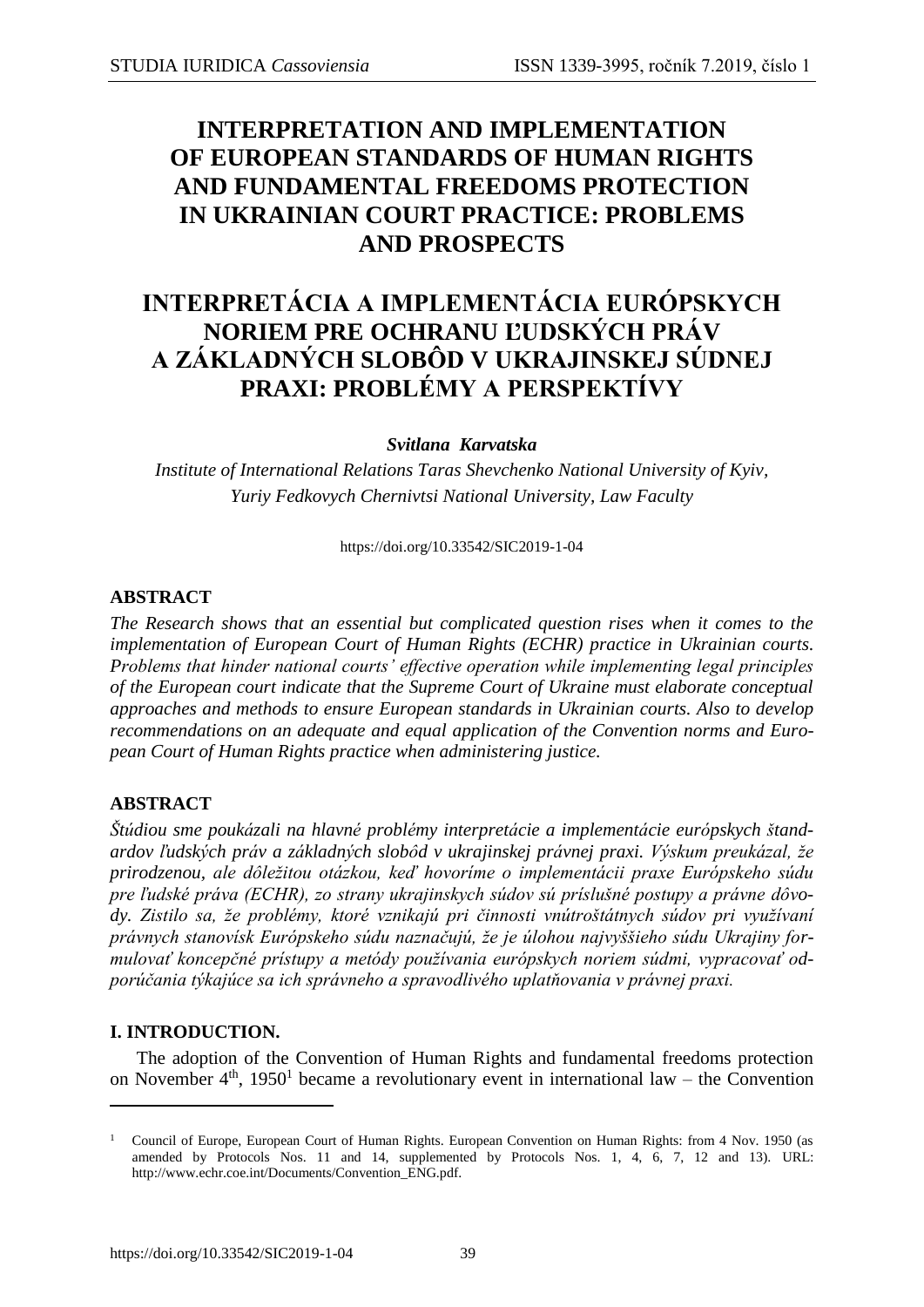not only established a list of citizens' rights and freedoms, as it was done in General Declaration of Human Rights, but also created special institutions authorized to carry out the observation of its regulations, legal and quasilegal control and to consider actions of the individuals *v.* the states<sup>2</sup>. The judge of the European Court of Human Rights, G. Fitzmaurice wrote, "European Convention of human rights protection was the Convention of a new type, never known before; it stipulated for the state members the obligations never taken by the governments before"<sup>3</sup>. Nowadays, interpretations and implementations analysis and investigations of the European Conventional standards of human rights and fundamental freedoms protection in the Ukrainian national legal practice is of supreme interest, especially, in the context of existing problems and possible ways of their solution.

#### **ІІ. NORMATIVE AND LEGAL RELEVANCE FOR THE ACTUAL IMPLEMENTA-TION OF ECHR PRACTICE IN THE NATIONAL LEGISLATION OF UKRAINE**

Having acceded to the Convention of Human Rights and fundamental freedoms protection in 1950, the state of Ukraine recognized the European Court of human rights jurisdiction in questions of the Convention and its Protocols interpretation by coordinating national legislation in accordance with European standards. The mechanism of the Conventional rights protection puts on the European Court of Human Rights a dual function. The first is to organize an individual control in case of the decisions about this or that law violation by a state member of the Convention. The second is to work out the principles and standards of human rights protection. This is stipulated by the Convention norms which are of sufficiently abstract character, and they need to be constantly interpreted by the Court. Here it's worth citing J. McBride, who states: "However, from different existing approaches, which may be used to interpret legal texts, the only one, meeting the European Court of human rights norms will guarantee the application of these standards according to international obligations to ensure the determined in the Convention rights and freedoms"<sup>4</sup>. The Convention of Court influenced not only international standards of human rights protection, but also the formation of those standards on national level.

On July 17<sup>th</sup>, 1997 the Supreme Council (Verkhovna Rada) of Ukraine ratified the Convention of Human Rights and Fundamental Freedoms protection of 1950, which became valid for Ukraine on September  $11<sup>th</sup>$ , 1997. This problem is in the focus of modern state policy, owing to legal and law-enforcement systems reforms, legal education system. This is a priority support guideline on the part of the leading international organizations and their cells in Ukraine – the Council of Europe Office, projects Coordinator of OSCE in Ukraine and others<sup>5</sup>. On a state level this problem is directly watched over by the Governmental commissioner in cases of the European Court of Human Rights<sup>6</sup>. According to the decree of the Cabinet of Ministers of Ukraine "About measures, concerning the implementation of Ukraine's Law" the law "About implementation of the decisions and application of the European Court on human rights practice" was brought into force on May  $31<sup>st</sup>$ , 2006 № 784. In accordance to

 $\overline{a}$ 

<sup>2</sup> MAZUR M. V., TAGІЄV S. R., BENІTSKIY A. S., KOSTITSKIY V. V. Tlumachennya ta zastosuvannya Konventsії pro zahist prav lyudini y osnovopolojnih svobod Єvropeyskim sudom z prav lyudini ta sudami Ukraїni: navch. posіb. Lugansk: RVV LDUVS, 2006. S. 19.

<sup>&</sup>lt;sup>3</sup> MAKBRAYD Dj. Printsipi, scho viznachayut tlumachennya ta zastosuvannya Evropeyskoï konventsiï z prav lyudini. V: Jukovska O. L. (red..). Єvropeyska konventsіya z prav lyudini: osnovnі polojennya, praktika zastosuvannya, ukraїnskiy kontekst. Kiїv: ZAT "VІPOL", 2004. S. 761.

<sup>4</sup> European Court of Human Rights. *National Union of Belgian Police v. Belgium judgment of 27 October 1975, Separate Opinion of Judge sir Gerald Fitzmaurice*. URL: http://www.echr.coe.int.

<sup>5</sup> KRETOVA І. YU. Tlumachennya prava: doktrini, rozvinutі Єvropeyskim Sudom z prav lyudini: dis. kand. … yurid. nauk: 12.00.01. Harkіv, 2015. S. 155.

<sup>6</sup> Uryadoviy upovnovajeniy u spravah Єvropeyskogo sudu z prav lyudini. *Mіnіsterstvo yustitsії Ukraїni. Ofіtsіyniy vebsayt.* URL: http://old.minjust.gov.ua/8030..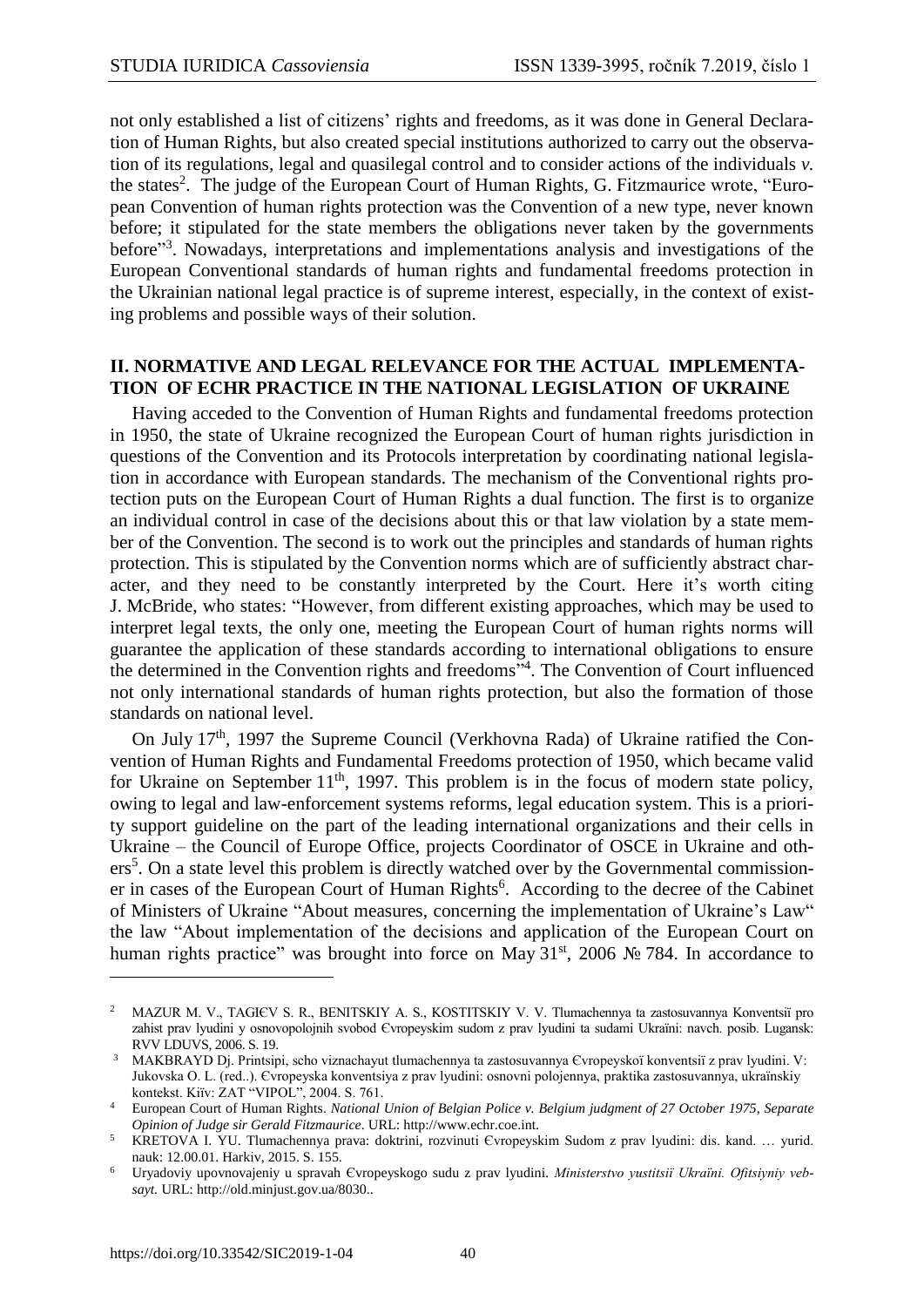that, the Ministry of Justice appoints the Governmental commissioner for cases of the European Court of Human Rights. He represents Ukraine in the European Court on Human Rights when the questions of the Convention of Human Rights and fundamental freedoms protection are discussed. He also reports about the fulfillment of the European Court on human rights decisions *v*. Ukraine<sup>7</sup>.

According to article 1 of Ukraine's Law "About the Convention of human rights and fundamental freedoms protection of 1950 ratification, First protocol and protocols № 2, 4, 7 and 11 to the Convention" Ukraine completely recognizes on its territory the validity of article 25 of the Convention of human rights and fundamental freedoms protection of 1950. Ukraine entrusts the European commission on human rights to take appeals from any person, nongovernment organization or a group of persons, addressed to the Council of Europe Secretary General about violation by Ukraine the Convention rights. Ukraine recognizes Article 46 of the 1950 Convention of human rights and fundamental freedoms protection as obligatory, also Ukraine acknowledges the European Court of Human Rights jurisdiction in all the questions, concerning the Convention interpretation and application<sup>8</sup>. To solve the question of implementation of standards of the European Court on human rights in national law, a separate law has been adopted in Ukraine – the Law of Ukraine "About carrying out the decisions and the use of the European Court of Human Rights practice" of February 26<sup>th</sup>, 2006. Article 2 of this Law accentuates, that the Court's decisions are obligatory to be carried out according to article 46 of the Convention. In accordance with article 17 of Ukraine's Law "About fulfillment of the decisions and application of the European Court of Human Rights practice", the courts in their activity use the Convention and the Court's practice as the source of law<sup>9</sup>. The given principle is developed also in other deeds of national legislation. So, the Code of administrative legal procedure of Ukraine of June 6<sup>th</sup>, 2005 states directly, that "the Court exercises the principle of legal supremacy taking into consideration the European Court on human rights practice"<sup>10</sup>. Criminal procedural code of Ukraine of April 13<sup>th</sup>, 2012 runs, that "the principle of legal supremacy in criminal procedure is used in correspondence with the European Court on human rights practice"<sup>11</sup>. These regulations make the normative-legal grounds for practical implementation of theoretical conclusions of the Court's practice use, while interpreting human rights regulations.

The Law of Ukraine "About judicial system and judges' status" of July 7<sup>th</sup>, 2010 was amended on April 1<sup>st</sup>, 2015 on the basis of the Law of Ukraine "About the guarantee of rights to fair justice" of February  $12<sup>th</sup>$ , 2015. It determined "judicial authority organization and administration of justice in Ukraine, functioning on the basis of legal supremacy in accordance with the European standards and secure fair justice for everybody". Item 1, article 92 of this Law stressed judges' disciplinary liability "deliberate or connected with evident inadvertence by the judge, who took part in the decree resolution, violation of human rights and fundamental freedoms". Unfortunately, still valid in Ukraine Law "About judicial system and judges'

 $\overline{a}$ 

<sup>7</sup> Pro zahodi schodo realіzatsії Zakonu Ukraїni «Pro vikonannya rіshen ta zastosuvannya praktiki Єvropeyskogo sudu z prav lyudini»: Postanova Kabіnetu Mіnіstrіv Ukraїni vіd 31 travnya 2006 r. № 784. *Ofіtsіyniy vіsnik Ukraїni*. 2006. № 22. Ct. 1655 zі zmіnami.

<sup>8</sup> Div.: Pro ratifіkatsіyu Konventsії pro zahist prav lyudini і osnovopolojnih svobod 1950 r., Pershogo protokolu ta protokolіv № 2, 4, 7 ta 11 do Konventsії: Zakon Ukraїni vіd 17 lipnya 1997 r. № 475/97-VR*. Vіdomostі Verhovnoї Radi Ukraїni*. 1997. № 40. Ct. 263.

<sup>9</sup> Pro vikonannya rіshen ta zastosuvannya praktiki Єvropeyskogo sudu z prav lyudini: Zakon Ukraїni vіd 23 lyutogo 2006 r. *Vіdomostі Verhovnoї Radi Ukraїni*. 2006. № 30. Ct. 260 zі zmіnami.

<sup>10</sup> Kodeks admіnіstrativnogo sudochinstva Ukraїni. CHastina 2 stattі 8. *Vіdomostі Verhovnoї Radi Ukraїni*. 2005. № 35– 36, № 37. St. 446. zі zmіnami.

<sup>11</sup> Krimіnalniy protsesualniy kodeks Ukraїni. CHastina 2 stattі 8. *Vіdomostі Verhovnoї Radi Ukraїni*. 2013. № 9–10, № 11– 12, № 13. St. 88. zі zmіnami.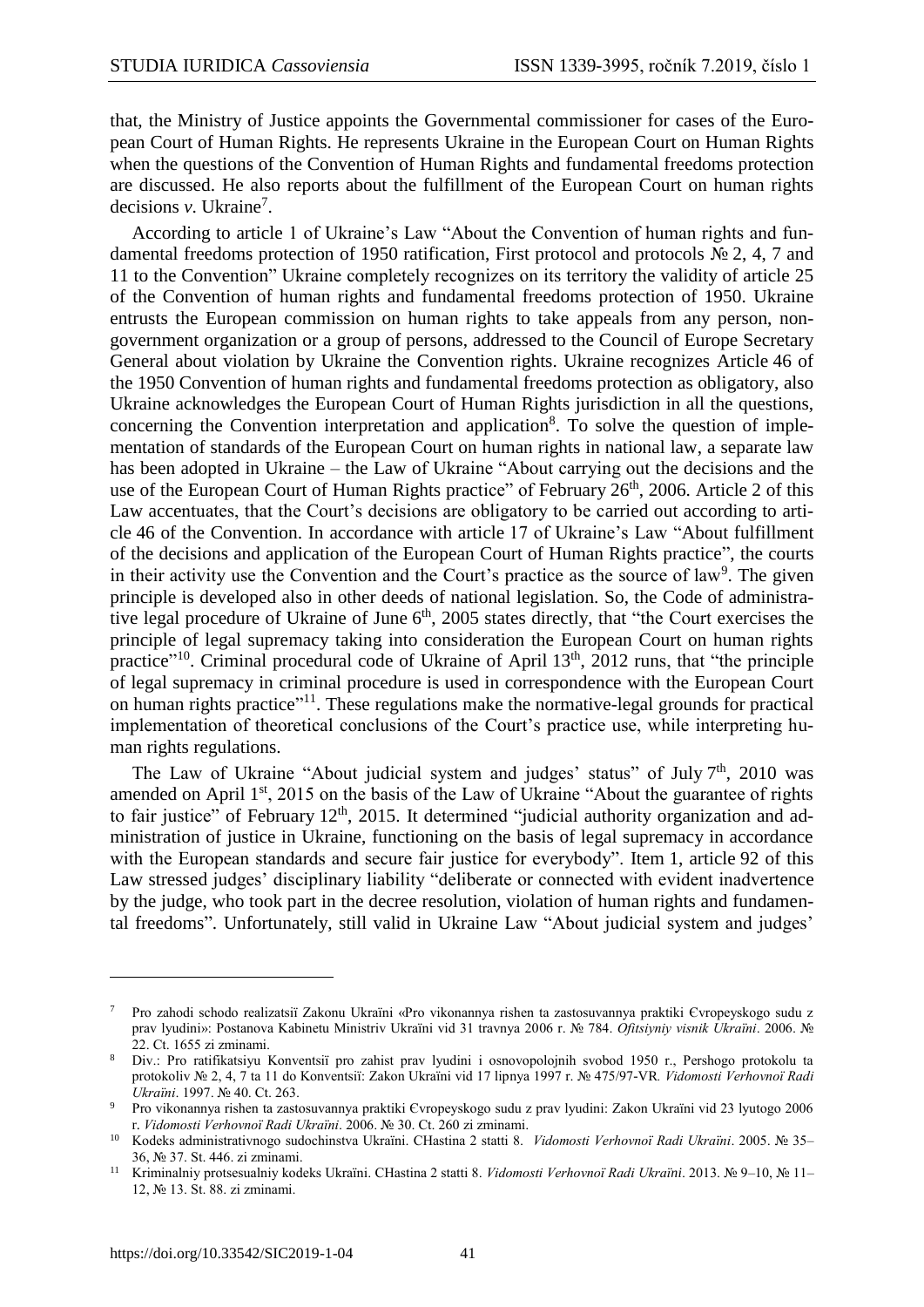status" doesn't contain the above mentioned data, hinders courts activity and restricts judges' verdicts in the sphere of human rights and the European Court of Human Rights practice<sup>12</sup>.

At the same time, one more aspect of this question is important. "Discrepancy between legal proceedings of national courts and the ECHR (European Court of Human Rights) can lead to the loss of trust to national courts, on the one hand, and excessive overloading with the quantity of people's appeals to the ECHR and complication of its work, on the other hand"<sup>13</sup>. In addition, the Constitutional Court of Ukraine as its main objective should ensure the supremacy of the Constitution of Ukraine, and not coordinate legal practice. However, in majority of cases the supremacy of the Constitution of Ukraine is not ensured when the ECHR practice should be implemented. Though, it is worth mentioning that the majority of the Ukrainian Constitution principles are based on the Convention of human rights and fundamental freedoms protection principles. The problem in this case lies in the task of the Constitutional Court of Ukraine, stipulated by legislation, must not be substituted by mere coordination of two courts' practice.

In a set of its decrees the Supreme Court of Ukraine stresses the necessity to make reference to the Convention and the European Court of Human Rights decisions. In support of that, one can mention the Supreme Court of Ukraine decree "About court decision in a civil case"<sup>14</sup>, "About legal practice in cases on the protection of an individual's dignity and honor, and business image of individuals and legal entities". The decrees say, that on the basis of article 9 of Ukraine's Constitution regulations, and the Convention ratification and the adoption of Law № 3477-IV, the courts must make use of the Convention and the European Court decisions as the source of law<sup>15</sup>. But, mostly the Supreme Court of Ukraine does it by way of the use of the European Court of Human Rights practice, while considering specific cases of all the categories – administrative, economic, civil and criminal.

An effective means to guarantee the unity in legal practice was suggested in explanations of higher specialized courts concerning complicated and vexed questions of valid legislation, including the European Court of Human Rights practice. In this respect, emphasis should be on the Higher administrative court of Ukraine plenary session Decree "About court decision in an administrative case" of May  $20<sup>th</sup>$ ,  $2013$ ,  $\mathcal{N}$ <sup>o</sup> 7. It acknowledged references to the European Court on Human Rights decisions while taking decision by the administrative courts. The courts should take into account, that the only reference to legislation regulations in the motivating part without proper motives of certain norms application and non-application of the other norms, being referred to by the party, substantiating its claims, can't be considered proper juridical qualification<sup>16</sup>. That is to say, the courts must give reasonable grounds to references to the European Court of Human Rights decisions in every specific case. So, the Higher administrative court of Ukraine, considering the case on the legality and substantiation of transport tax imposition, in its decree of August  $30<sup>th</sup>$ , 2016 on the case  $N<sub>2</sub> K/800/8077/16$ referred to the European Court of Human Rights in the cases "Serkov *v*. Ukraine" and "Shchokin *v.* Ukraine". These decisions determined the violation of article 1, First protocol to

 $\overline{\phantom{a}}$ 

<sup>12</sup> Pro sudoustrіy і status suddіv: Zakon Ukraїni vіd 2 chervnya 2016 r. № 1402 VIII. *Vіdomostі Verhovnoї Radi Ukraїni.* 2016. № 31. Ct. 545 zі zmіnami.

<sup>13</sup> SAVENKO M. Spіvvіdnoshennya sudovoї praktiki Konstitutsіynogo Sudu Ukraїni іz sudovoyu praktikoyu Єvropeyskogo sudu z prav lyudini*. Vіsnik Konstitutsіynogo Sudu Ukraїni.* 2006. № 1. S. 31..

<sup>14</sup> Pro sudove rіshennya u tsivіlnіy spravі: Postanova Verhovnogo Sudu Ukraїni vіd 18.12.2009r. № 14. URL: http:// /ips.ligazakon.net/document/view/VS090827.

<sup>15</sup> Pro sudovu praktiku u spravah pro zahist gіdnostі ta chestі fіzichnoї osobi, a takoj dіlovoї reputatsії fіzichnoї ta yuridichnoї osobi: Postanova Plenumu Verhovnogo Sudu Ukraїni vіd 27.02.2009r. № 1. *Vіsnik Verhovnogo Sudu Ukraїni.* 2009. № 3. S. 7.

<sup>16</sup> Pro sudove rіshennya v admіnіstrativnіy spravі: Postanova Plenumu Vischogo admіnіstrativnogo sudu Ukraїni vіd 20.05.2013r. № 7. URL: http://zakon2.rada.gov.ua/laws/show/v0007760-13.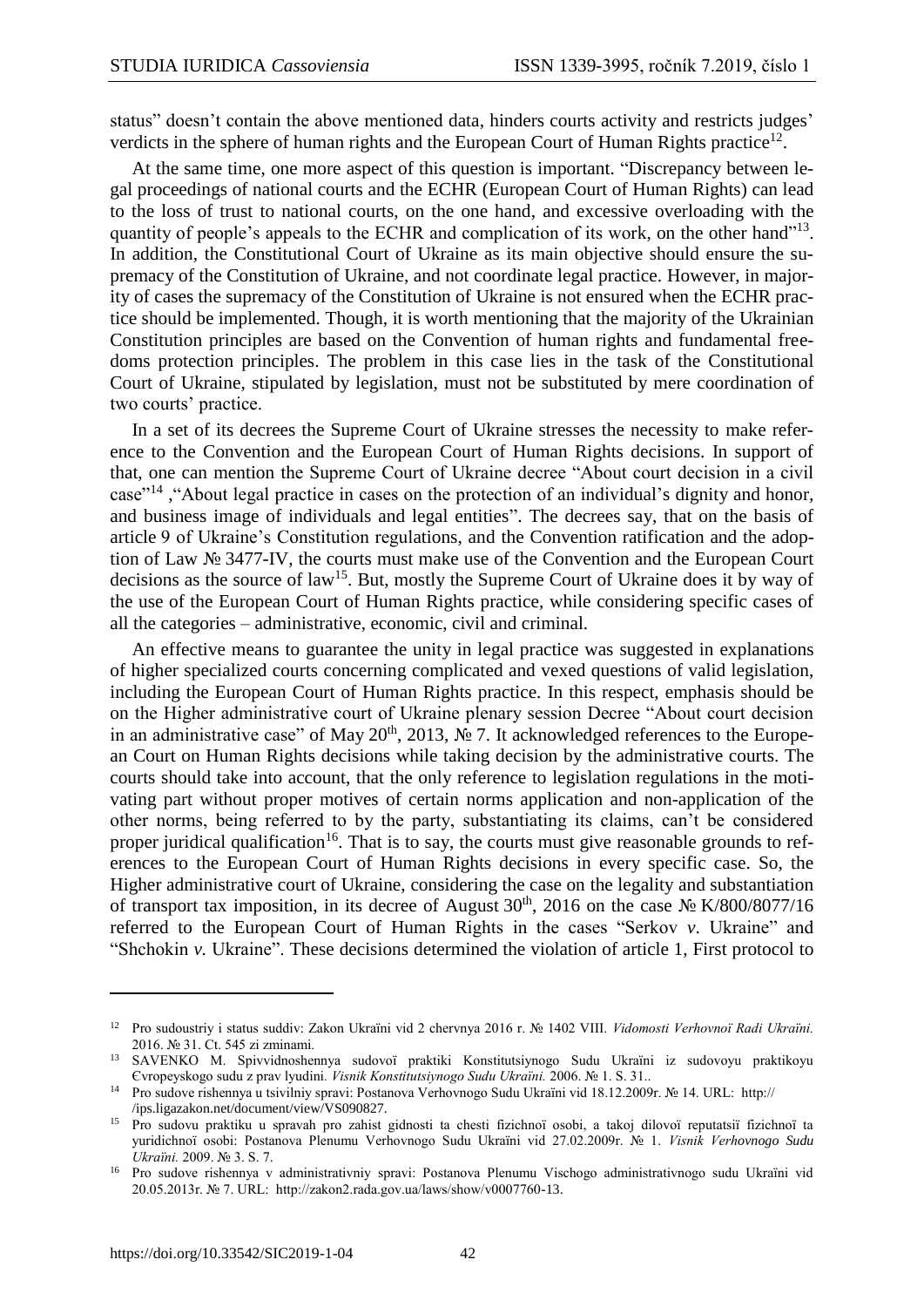the Convention, as the government bodies gave preference to the less favorable interpretation of national legislation, what lead to imposing additional tax obligations on the part of the declarant. Taking into consideration the European Court on human rights practice, the Higher administrative court of Ukraine panel of judges concluded the imposed transport tax being illegal for  $2015^{17}$ . The decision was taken on the grounds of imperativeness of the rule about decision-making in favour of a tax payer.

#### **ІІІ**. **THE AMBIGUITY IN ECHR DECISIONS INTERPRETATIONS BY THE NA-TIONAL COURTS OF UKRAINE**

 At the same time, the carried out legal practice analysis enables to claim about the quantity of cases with ambiguous interpretation of the same decisions of the European Court of Human Rights by national courts of Ukraine. For instance, Kyiv administrative court of appeal in its decree of February  $26<sup>th</sup>$ , 2009 on case  $N<sub>2</sub>$  22-a-28584/08 satisfied the appeal claim of Vinnytsya RPI on the Vinnytsya district administrative court decision of June 13<sup>th</sup>, 2008 (the case of TOV "Barlinek Invest"' [\(limited liability company\)](https://www.multitran.ru/c/m.exe?t=7418784_2_1&s1=LLC) claim against Vinnytsya RPI to consider their actions illegal).

The appeal instance regards TOV "Barlinek Invest" and Vinnytsya district administrative court's references to the European Court on human rights decisions ("Intersplav *v*. Ukraine") as illegal. Kyiv administrative court of appeal states, that the Court's decision should have been taken concerning cases when confirmation of the right to receive surplus value tax is refused but not the right to change the way of such compensation provided by the tax payer in the determined in the declaration way since the moment of its presentation to tax administration $^{18}$ .

Different interpretation of one and the same European Court of Human Rights legal positions appears in the decisions of one and the same national court of Ukraine. So, in the decision of January 31<sup>st</sup>, 2011 № 14/11 in the case on the claim of ZAT "Mukachivskyi lisokombinat" to Mukachiv united state tax inspection in the Transcarpathian region about tax notification illegality consideration, the Supreme Court of Ukraine stated, that "current Ukrainian legislation doesn't consider the right of the surplus value tax payer to get a tax credit according to tax legislation regulations by another subject of management, in particular, the one not being the supplier of goods on which surplus value tax was imposed. The Supreme Court of Ukraine in the above decision stressed, that such a conclusion "corresponds to the European Court on human rights practice. Another example is the case "Bulves AD *v*. Bulgaria" (claim No 3991/03). The European Court of Human Rights in its decision of January 22<sup>nd</sup>, 2009 stresses, that the tax payer doesn't suffer consequences of the supplier's inability to pay tax and, as a result, inability to pay surplus value tax for the second time, and to pay the fine.

In the Court's opinion, such demands have become an excessive load for the tax payer, and have broken true balance between public interest requirements and the requirements of proprietary right protection<sup>19</sup>.

But, in the decision of January 26<sup>th</sup>, 2016 in case No 21-4781a15, 2a-15327/12/2670 on the claim of TOV "Inbud XXT" (limited liability company) to Solomiansky region's administration, Kyiv, Ukraine concerning confirmation of tax notifications as those being illegal and being cancelled, the Supreme Court of Ukraine changed its legal position concerning the con-

 $\overline{\phantom{a}}$ 

<sup>17</sup> Pro viznannya protipravnim ta vіdmіnu podatkovogo povіdomlennya-rіshennya: Postanova Vischogo admіnіstrativnogo sudu Ukraїni vіd 30.08.2016r. № 826/22028/15, K/800/8077/16.

URL: http://search.ligazakon.ua/l\_doc2.nsf/link1/AS160241.html.

<sup>18</sup> Div.: Єdiniy derjavniy reєstr sudovih rіshen. URL: http://reyestr.court.gov.ua/..

<sup>19</sup> Div.: Tam samo.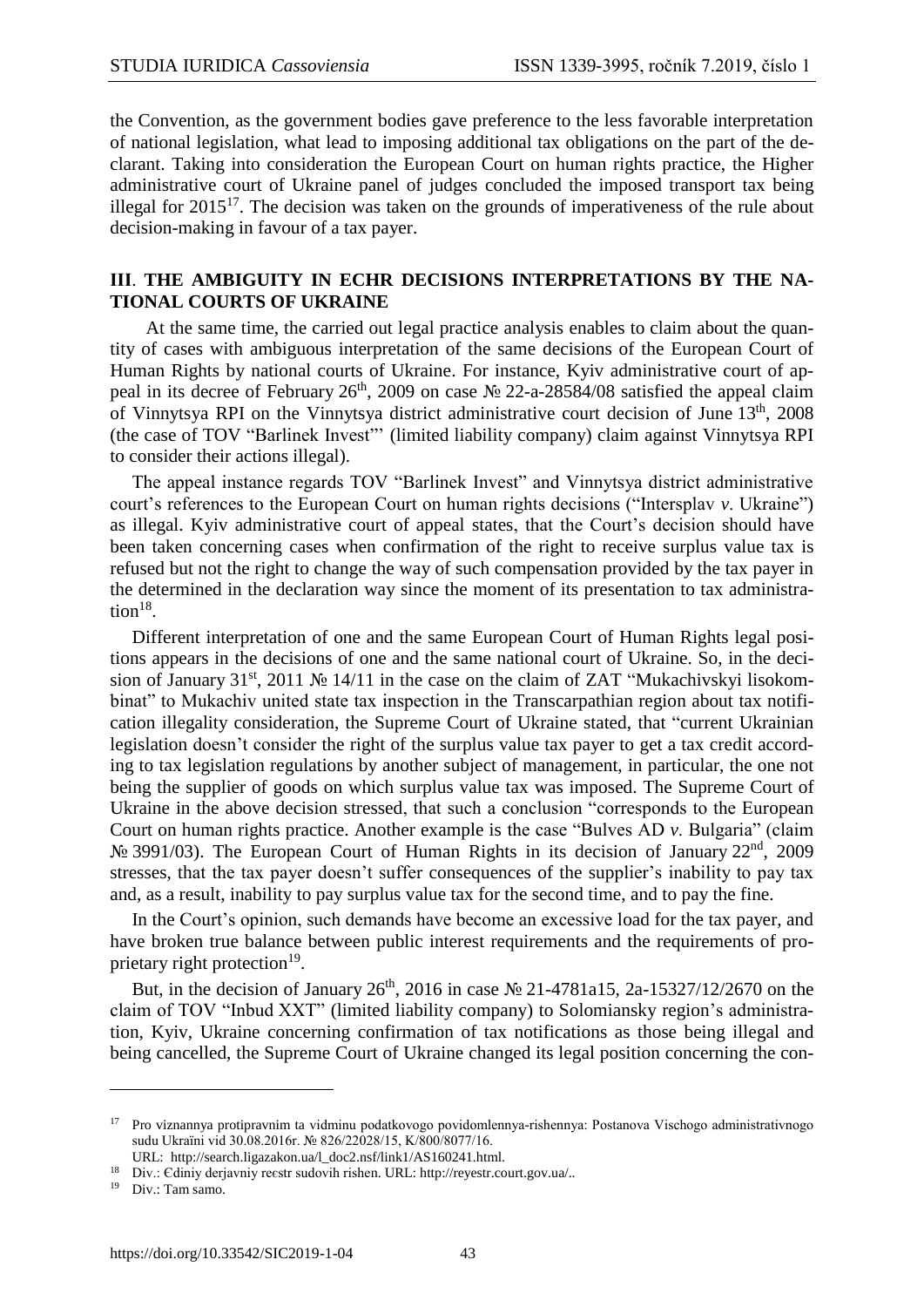firmation of tax credit on the operations with contractors, showing fictitious signs. As the Supreme Court of Ukraine stressed, "…the status of fictitious enterprise is incompatible with legal entrepreneur activity even presenting formal confirmation of its initial documents<sup>"20</sup>. One of the reasons of such ambiguous interpretation of the European Court of Human Rights practice is the absence of court practice generalizations on the given question.

Another illustrative example of the implementation of the mentioned above European standards by the Ukrainian judicial institutions is the decision in the case under the constitutional petition of the Commissioner of the Supreme Council (Verkhovna Rada) of Ukraine on Human Rights. According to the certain provisions of part two of Article 8 and the second sentence of part four of Article 16 of the Law of Ukraine "About the Appeal of Citizens"(Case on the Application of Persons Recognized by the Court as [legally incapable\)](https://www.multitran.ru/c/m.exe?t=888227_1_2&s1=%ED%E5%E4%E5%E5%F1%EF%EE%F1%EE%E1%ED%FB%E9) Case No. 1-124 / 2018 (4976/17) from October 11, 2018. The subject of law to constitutional application stated that the disputed provisions of the Law impose restrictions on persons recognized by the court as incapacitated. [Enforcement of the right](https://www.multitran.ru/c/m.exe?t=4916741_1_2) provided for by Article 40 of the Constitution of Ukraine that is to address individual or collective written applications or personally to the government, local government and public officials capable to resolve the question. They are obliged to consider the application and to give a substantiated response within the established time-limit. The Constitutional Court of Ukraine has established that in accordance with Article 55 of the Fundamental Law of Ukraine, each person has the right to protect his/her rights and freedoms from violations and unlawful violations (part sixth), by any means not prohibited by law. Moreover, to apply for the protection of his/her rights to the Commissioner of the Supreme Council (Verkhovna Rada) of Ukraine on human rights (part three).

The Court used reference to the Article 13 of the 1950 Convention for Protection of Human Rights and Fundamental Freedoms <...>. This is a part of the national legislation of Ukraine (part one of Article 9 of the Constitution of Ukraine), which guarantees each person whose rights and freedoms are recognized in the Convention as violated to have the right to an effective remedy before a national authority. Even if such an infringement had been committed by persons who had exercised their official authority.

The CCU (Constitutional Court of Ukraine) also based its decision on the fact that the European Court of Human Rights has repeatedly admitted violations of the provisions of the Convention by respondent governments due to the lack of adequate remedies for people with disabilities (SV v. Romania, §§ 65-67 Parascineti v. Romania, §§ 34-38; and SV. v. Romania (no.2), § 97). In particular, the CCU (Constitutional Court of Ukraine) noted that in the case of "Stanev v. Bulgaria" from January 17, 2012, the European Court of Human Rights expressed the view that any protective measure should, as far as possible, reflect wishes of persons with mental disorders who are capable of expressing their will. Failure to take into account their views may lead to abuses and obstacles to the implementation of the rights of vulnerable persons. Therefore, any measure adopted without previous discussion with the relevant person requires, as a rule, careful study (§ 153). The Court also took into consideration the judgment in the case "Nataliya Mikhaylenko v. Ukraine" of May 30, 2013. In this Case the European Court of Human Rights admitted the applicant's right to have a fair trial guaranteed by Article 6 § 1 The Convention. At that time, the legislation of Ukraine did not introduce the right of persons recognized as incapacitated to have direct independent access to the court in order to renew their civil capacity (§ 39). As a result, the Constitutional Court of Ukraine decided to declare that the provisions of the Law of Ukraine "On Appeal of Citizens" dated October 2, 1996 No. 393/96-VR, do not conform to the Constitution of Ukraine (they are unconstitutional). With amendments, namely: Part Two Section 8, which does not consid-

 $\overline{\phantom{a}}$ 

<sup>20</sup> Div.: Tam samo.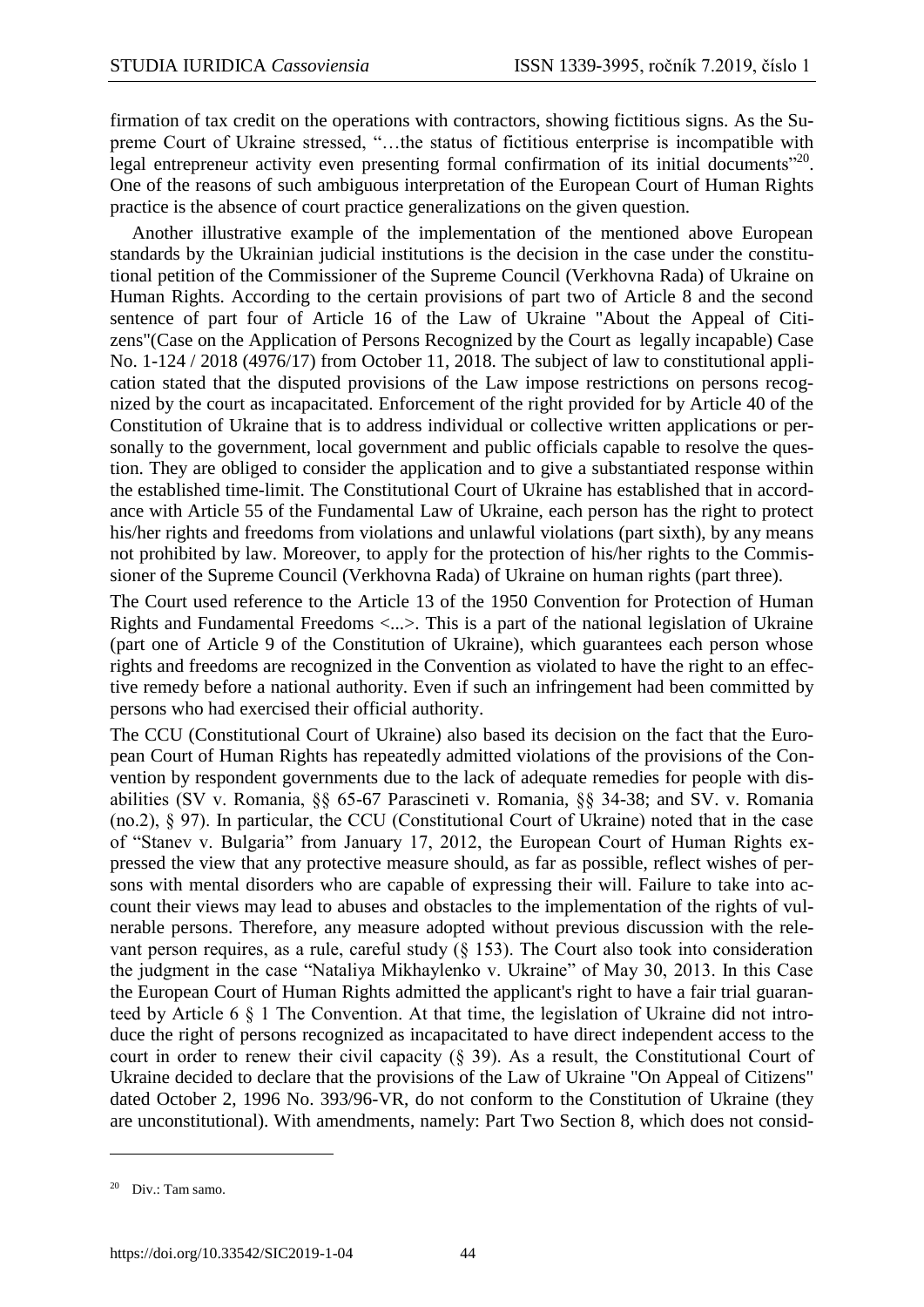er "persons' applications who are recognized by the court as incapacitated " and the second sentence of part four of section 16 concerning the complaint about the interests of incapacitated persons only by their legal representatives.

#### **ІV. CONCLUSION**

The Convention of Human Rights and Fundamental Freedoms protection, as well as the European Court of Human Rights practice influence not only international human rights protection standards, but also the formation of these standards on a national level. Making use of the Strasbourg court practice, the Constitutional Court directs legislators, individuals, courts of general jurisdiction and other legal bodies toward considering European legal codicils and values while improving national legislation, solving legal cases, protecting human rights and fundamental freedoms. References to the Convention, sometimes to the European Court of Human Rights practice, prove that it considers normative regulations of the Convention as the integral part of its motivation while determining the content and limits of Constitutional guarantees of the main rights and freedoms of man and citizen. One can affirm that the Constitutional Court of Ukraine judges regard legal positions of the Court in relation to the Convention interpretation as a specific methodological concept while forming their own comprehension of the content and limits of individual rights and freedoms, recognized by the Constitution of Ukraine.

An important and complicated problem is the implementation of the European Court of Human Rights practice by Ukrainian courts in corresponding procedures and on legal grounds. The carried out analysis of court practice has allowed us to find out and systematize the problems, appearing in national courts' activity. The problems of native courts with the application of the European Court legal positions prove, that it is the Supreme Court of Ukraine that should form conceptual approaches and methods for the courts to use European standards, to work out recommendations within the framework of its jurisdiction as well as the Convention standards and the European Court of Human Rights practice.

## **KEYWORDS**

Convention of human rights and fundamental freedoms protection, interpretation, implementation, European court of human rights, Europen standards of human rights, national legal system, mechanism of Conventional rights protection.

## **KĽÚČOVÉ SLOVÁ**

Dohoda o ochrane ľudských práv a základných slobôd, Interpretácia, Implementácia, Európsky súd pre ľudské práva, Národný právny system, Mechanizmus ochrany základných slobôd.

#### **BIBLIOGRAPHY**

1. Council of Europe; European Court of Human Rights. European Convention on Human Rights: from 4 Nov. 1950 (as amended by Protocols Nos. 11 and 14, supplemented by Protocols Nos. 1, 4, 6, 7, 12 and 13.

URL: http://www.echr.coe.int/Documents/Convention\_ENG.pdf.

- 2. European Court of Human Rights. National Union of Belgian Police v. Belgium judgment of 27 October 1975, Separate Opinion of Judge sir Gerald Fitzmaurice. URL: http://www.echr.coe.int.
- 3. Ediniy derjavniy reєstr sudovih rіshen. URL: [http://reyestr.court.gov.ua/.](http://reyestr.court.gov.ua/)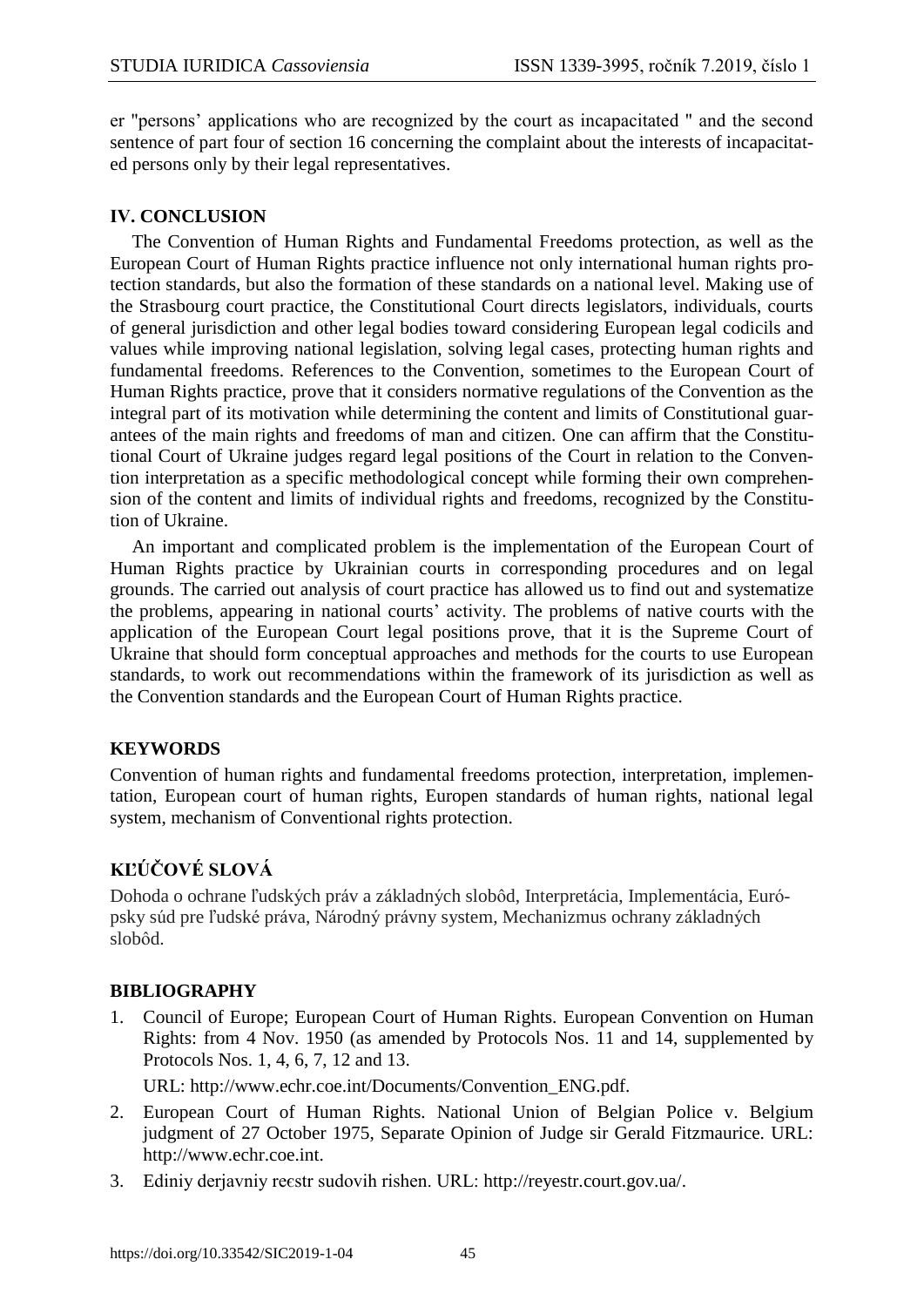- 4. Kodeks admіnіstrativnogo sudochinstva Ukraїni. CHastina 2 stattі 8. Vіdomostі Verhovnoї Radi Ukraїni. 2005. № 35–36, № 37. St. 446. zі zmіnami.
- 5. KRETOVA І. YU. Tlumachennya prava: doktrini, rozvinutі Evropeyskim Sudom z prav lyudini: dis. kand. … yurid. nauk: 12.00.01. Harkіv, 2015. 236 s.
- 6. Krimіnalniy protsesualniy kodeks Ukraїni. CHastina 2 stattі 8. Vіdomostі Verhovnoї Radi Ukraїni. 2013. № 9–10, № 11–12, № 13. St. 88. zі zmіnami.
- 7. MAKBRAYD Dj. Printsipi, scho viznachayut tlumachennya ta zastosuvannya Evropeyskoї konventsії z prav lyudini. B: Jukovska O. L. (red.). Evropeyska konventsіya z prav lyudini: osnovnі polojennya, praktika zastosuvannya, ukraїnskiy kontekst. Kiїv: ZAT "VІPOL", 2004. S. 761–781.
- 8. MAZUR M. V., TAGIEV S. R., BENITSKIY A. S., KOSTITSKIY V. V. Tlumachennya ta zastosuvannya Konventsії pro zahist prav lyudini y osnovopolojnih svobod Evropeyskim sudom z prav lyudini ta sudami Ukraїni: navch. posіb. Lugansk: RVV LDUVS, 2006. 600 s.
- 9. Pro vikonannya rіshen ta zastosuvannya praktiki Єvropeyskogo sudu z prav lyudini: Zakon Ukraїni vіd 23 lyutogo 2006 r. Vіdomostі Verhovnoї Radi Ukraїni. 2006. № 30. Ct. 260 zі zmіnami.
- 10. Pro viznannya protipravnim ta vіdmіnu podatkovogo povіdomlennya-rіshennya: Postanova Vischogo admіnіstrativnogo sudu Ukraїni vіd 30.08.2016r. № 826/22028/15, K/800/8077/16. URL: [http://search.ligazakon.ua/l\\_doc2.nsf/link1/AS160241.html.](http://search.ligazakon.ua/l_doc2.nsf/link1/AS160241.html)
- 11. Pro ratifіkatsіyu Konventsії pro zahist prav lyudini і osnovopolojnih svobod 1950 r., Pershogo protokolu ta protokolіv № 2, 4, 7 ta 11 do Konventsії: Zakon Ukraїni vіd 17 lipnya 1997 r. № 475/97-VR. Vіdomostі Verhovnoї Radi Ukraїni. 1997. № 40. Ct. 263.
- 12. Pro sudoustrіy і status suddіv: Zakon Ukraїni vіd 2 chervnya 2016 r. № 1402 VIII. Vіdomostі Verhovnoї Radi Ukraїni. 2016. № 31. Ct. 545 zі zmіnami.
- 13. Pro sudovu praktiku u spravah pro zahist gіdnostі ta chestі fіzichnoї osobi, a takoj dіlovoї reputatsії fіzichnoї ta yuridichnoї osobi: Postanova Plenumu Verhovnogo Sudu Ukraїni vіd 27.02.2009r. № 1. Vіsnik Verhovnogo Sudu Ukraїni. 2009. № 3. S. 7.
- 14. Pro sudove rіshennya v admіnіstrativnіy spravі: Postanova Plenumu Vischogo admіnіstrativnogo sudu Ukraїni vіd 20.05.2013r. № 7. URL: [http://zakon2.rada.gov.ua/laws/show/v0007760-13.](http://zakon2.rada.gov.ua/laws/show/v0007760-13)
- 15. Pro sudove rіshennya u tsivіlnіy spravі: Postanova Plenumu Verhovnogo Sudu Ukraїni vіd 18.12.2009r. № 14. URL: http:// /ips.ligazakon.net/document/view/VS090827.
- 16. Pro zahodi schodo realіzatsії Zakonu Ukraїni «Pro vikonannya rіshen ta zastosuvannya praktiki Єvropeyskogo sudu z prav lyudini»: Postanova Kabіnetu Mіnіstrіv Ukraїni vіd 31 travnya 2006 r. № 784. Ofіtsіyniy vіsnik Ukraїni. 2006. № 22. Ct. 1655 zі zmіnami.
- 17. Rіshennya Konstitutsіynogo Sudu Ukraїni № 1-124/2018(4976/17) vіd 11 jovtnja 2018 roky. URL:<https://zakon.rada.gov.ua/laws/show/en/v008p710-18>
- 18. SAVENKO M. Spіvvіdnoshennya sudovoї praktiki іz sudovoyu praktikoyu Єvropeyskogo sudu z prav lyudini. Vіsnik Konstitutsіynogo Sudu Ukraїni. 2006. № 1. S. 30–42.
- 19. Uryadoviy upovnovajeniy u spravah Єvropeyskogo sudu z prav lyudini. Mіnіsterstvo yustitsії Ukraїni. Ofіtsіyniy veb-sayt. URL: [http://old.minjust.gov.ua/8030.](http://old.minjust.gov.ua/8030)